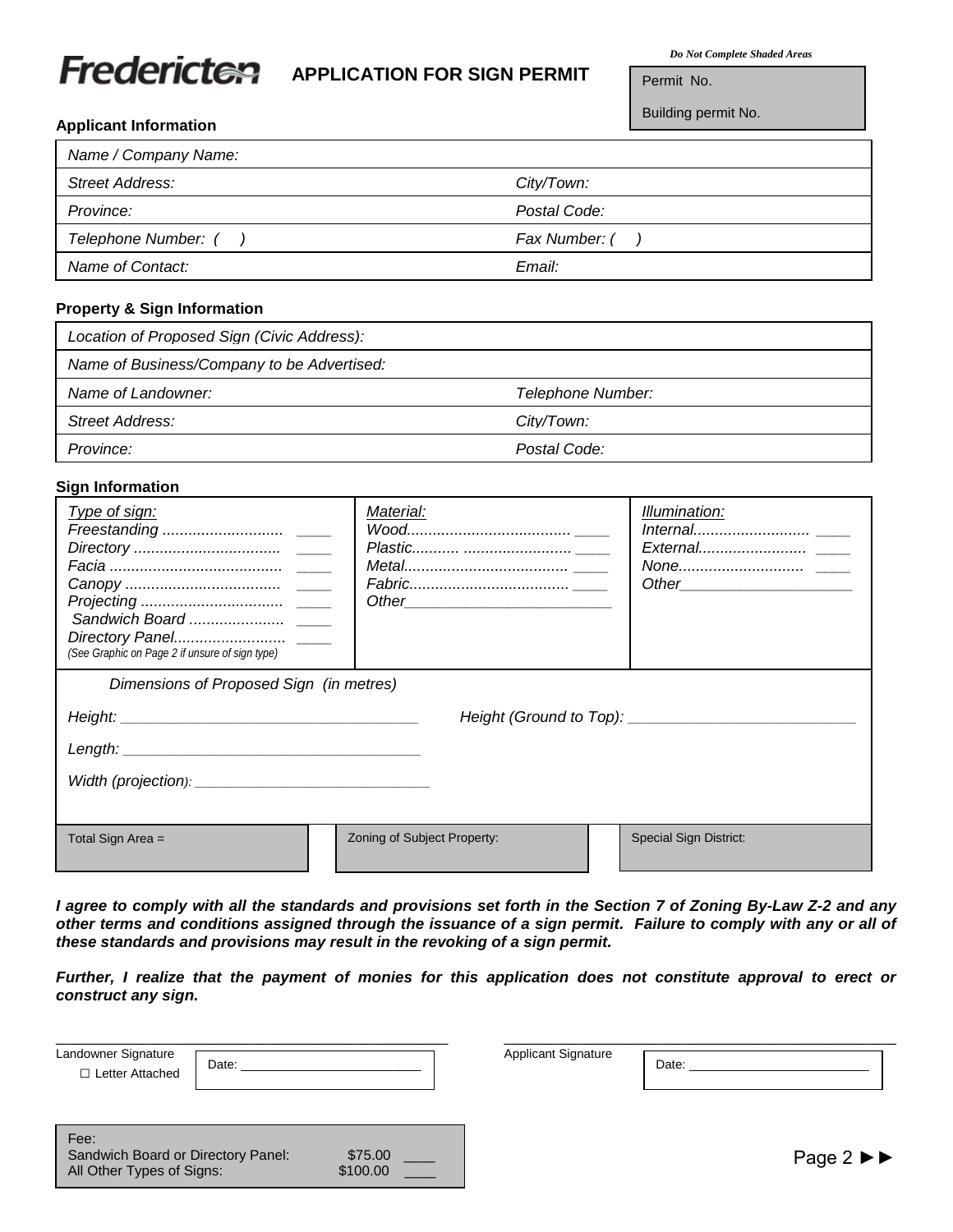#### **Check List: Please use the check list below to ensure all required information is included with the application. Please note that incomplete applications will not be accepted or processed.**

| Site Plan with required information as outlined to the below<br>Detailed renderings/graphic showing dimensions of proposed<br>sign<br>Base/supporting framework/anchoring details<br><b>Construction Materials</b><br>Associated Fee<br>Signature of Landowner or Letter of Authorization                                                                                                               |  |
|---------------------------------------------------------------------------------------------------------------------------------------------------------------------------------------------------------------------------------------------------------------------------------------------------------------------------------------------------------------------------------------------------------|--|
| Site Plans must include the following information:<br>a. Setback of proposed sign to the legal boundaries of the subject<br>property<br><b>b.</b> Location of all buildings on subject property<br>c. Location of proposed sign in relation to nearest street line,<br>sidewalk, driveways, trees, & any street furnishings<br>d. Location of any right-of-ways or easements on the subject<br>property |  |

*Please find below graphic examples of the types of signs referenced in the "sign information" section. If you are still unsure which category your proposed sign falls into please contact the Development Services Department for clarification.*



Directory Sign

Sandwich Board Sign



Freestanding Sign



Canopy Sign

Facia Sign



Projecting Sign